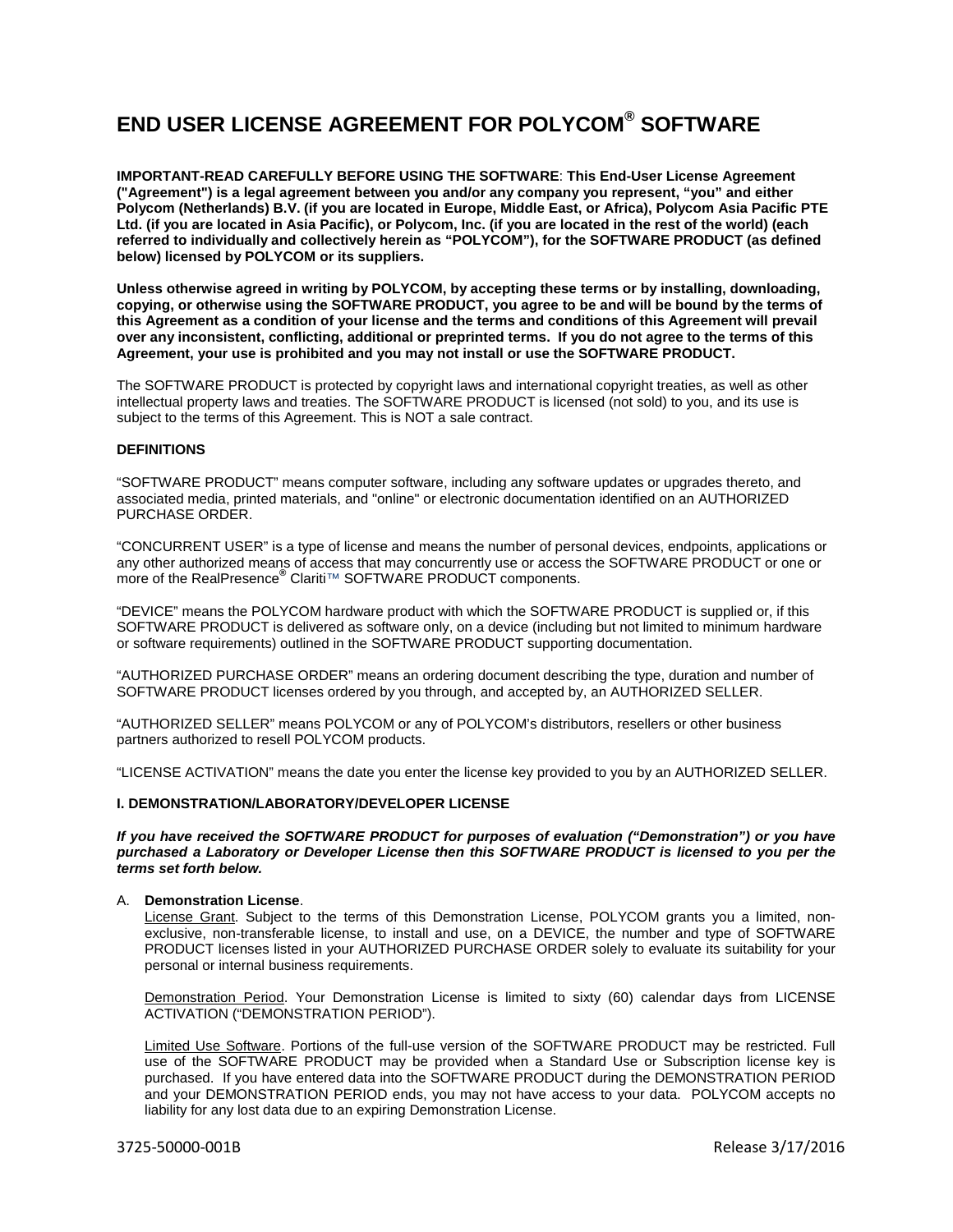#### B. **Laboratory and Developer License**.

License Grant. Subject to the terms of this Laboratory and Developer License, POLYCOM grants you a limited, non-exclusive, non-transferable license to install and use, on a DEVICE, the number and type of SOFTWARE PRODUCT licenses listed in your AUTHORIZED PURCHASE ORDER solely to use and test the SOFTWARE PRODUCT in a non-production, evaluation, and personal or internal business environment.

Laboratory and Developer License Period. Your Laboratory and Developer License begins upon LICENSE ACTIVATION and ends after the duration listed in your AUTHORIZED PURCHASE ORDER ("LABORATORY AND DEVELOPER LICENSE PERIOD").

- C. **Disclaimer of Warranty**. NOTWITHSTANDING ANYTHING TO THE CONTRARY IN THIS AGREEMENT, THE SOFTWARE PRODUCT IS PROVIDED ONLY FOR EVALUATION PURPOSES ON AN "AS IS" BASIS. POLYCOM EXPRESSLY DISCLAIMS ALL WARRANTIES, REPRESENTATIONS AND CONDITIONS INCLUDING THE IMPLIED WARRANTIES AND/OR CONDITIONS OF MERCHANTABILITY, SATISFACTORY QUALITY, FITNESS FOR A PARTICULAR PURPOSE, AND NON-INFRINGEMENT.
- D. **Additional Terms**. The following additional terms of the Agreement shall also apply to this Demonstration/Laboratory/Developer License: Sections IV. 1 (Restrictions), IV. 2 (Other Rights and Limitations), IV. 4 (Term, Termination and Survival), IV. 7 (Limitation of Liability), IV. 8 (Indemnity), IV. 9 (Disclaimer), IV. 10 (Export Controls), and IV. 11 (Miscellaneous).

## **II. SUBSCRIPTION/TERM LICENSE**

## *If you have purchased a Subscription License then this SOFTWARE PRODUCT is licensed to you per the terms set forth below.*

A. **Grant of License**. Subject to the terms of this Agreement, and during the SUBSCRIPTION PERIOD, POLYCOM grants to you a non-exclusive, non-transferable (except as set forth herein) license to install and use, on a DEVICE, for personal or internal business purposes the number and type of SOFTWARE PRODUCT licenses listed in your AUTHORIZED PURCHASE ORDER .

#### B. **RealPresence One™ Definitions**.

"BURST" means a limited duration license, listed in your AUTHORIZED PURCHASE ORDER , allowing you to temporarily increase the number of SOFTWARE PRODUCT CONCURRENT CONNECTIONS licensed by you in your purchase order.

**"**CONCURRENT CONNECTION" means a single audio or video communication endpoint in a multipoint conference call. A CONCURRENT CONNECTION is either a Standard Connection or a Universal Connection as those are defined in the SOFTWARE PRODUCT solution documentation. POINT TO POINT calls are not considered CONCURRENT CONNECTIONS and do not require a separate license.

**"**GUEST**"** means a third party conference call participant invited to a conference call by a USER and who does not fit the definition of USER. GUESTS may not create or manage meetings on behalf of your company.

"POINT TO POINT CALLS" means any call made directly between no more than two users on compatible devices that does not utilize POLYCOM's multipoint bridging technology. POINT TO POINT CALLS may not have all of the same features and capabilities of a call made using a CONCURRENT CONNECTION.

**"**SUBSCRIPTION PERIOD**"** means the period of time you have licensed the SOFTWARE PRODUCT, beginning upon LICENSE ACTIVATION and ending after the duration listed in your AUTHORIZED PURCHASE ORDER.

**"**USER**"** means one individual employee, consultant, contractor, agent or student or one video conferencing device not assigned to a unique individual, within your company or legally recognized entity that is authorized by you to directly or indirectly use the SOFTWARE PRODUCT and to whom you have assigned a unique SOFTWARE PRODUCT user identification and password. A USER license is for an individual or single video conferencing device USER only and cannot be shared or used by more than one individual or multiple video conferencing devices not assigned to a unique individual. USER licenses may be reassigned to new USERs. You are not required to purchase a USER license for GUESTS; however, GUESTS do consume a CONCURRENT CONNECTION license.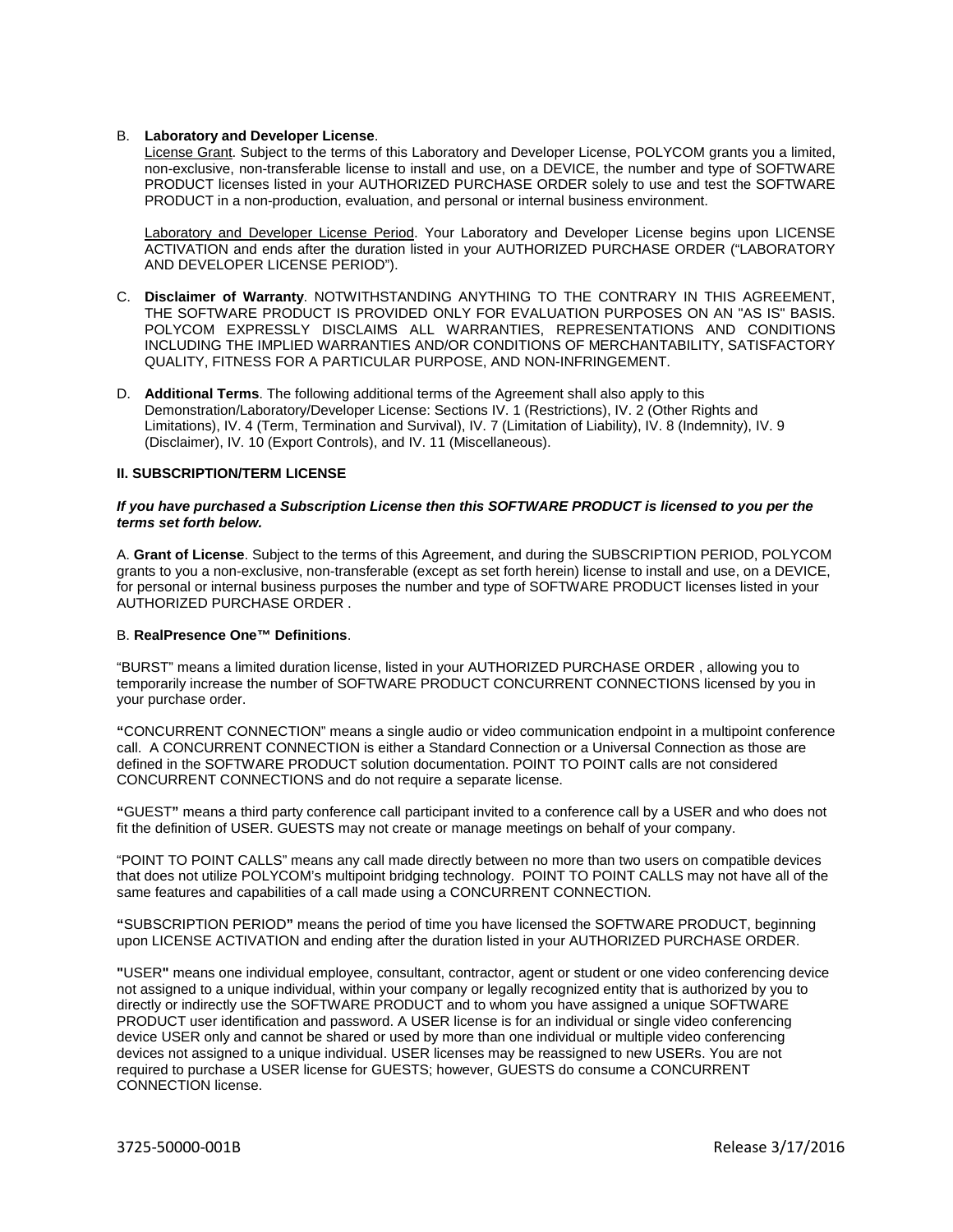C. **Additional Terms**. Except for Section I & III, all of the terms of this Agreement shall also apply to this Subscription License.

## **III. STANDARD USE/PERPETUAL LICENSE**

#### *If you have purchased a Standard Use License then this SOFTWARE PRODUCT is licensed to you per the terms set forth below.*

A. **Grant of License**. Subject to the terms of this Agreement, POLYCOM grants to you a non-exclusive, nontransferable (except as set forth herein), perpetual (unless otherwise terminated per the terms of this Agreement) license to install and use, on a DEVICE, for personal or internal business purposes the number and type of SOFTWARE PRODUCT licenses listed in your AUTHORIZED PURCHASE ORDER.

B. **Additional Terms**. Except for Sections I & II, all of the terms of this Agreement shall also apply to this Standard Use License.

# **IV. ADDITIONAL TERMS AND CONDITIONS**

#### **1. Restrictions**

1.1 You may use the SOFTWARE PRODUCT pursuant to the license grant above and subject to the following terms and the proprietary notices in the SOFTWARE PRODUCT or on the media upon which the SOFTWARE PRODUCT is provided. You are not permitted to lease, rent, distribute, assign, sell or sublicense the SOFTWARE PRODUCT, in whole or in part, or to use the SOFTWARE PRODUCT in a time-sharing, subscription service, service bureau, hosting or outsourcing arrangement or in any other unauthorized manner. Further, no license is granted to you in the human readable code of the SOFTWARE PRODUCT (source code). Except as expressly provided below, this License Agreement does not grant you any rights to patents, copyrights, trade secrets, trademarks, or any other rights in the SOFTWARE PRODUCT. You are solely responsible for use of the SOFTWARE PRODUCT by your agents, contractors, outsourcers, customers and suppliers and their compliance with this Agreement.

1.2 You may not reverse engineer, decompile, modify or disassemble the SOFTWARE PRODUCT or otherwise reduce the SOFTWARE PRODUCT to human-perceivable form in whole or in part, except and only to the extent that such activity is expressly permitted by a third party license or applicable laws (in any instance where the law permits any such action, you agree to provide POLYCOM at least ninety (90) days advance written notice of your belief that such action is warranted and permitted and to provide POLYCOM with an opportunity to evaluate if the law's requirements necessitate such action). The foregoing includes but is not limited to review of data structures or similar materials produced by SOFTWARE PRODUCT. The SOFTWARE PRODUCT is licensed as a single product. Its component parts may not be separated for use on more than one DEVICE. You may not use the SOFTWARE PRODUCT for any illegal purpose or conduct.

1.3 You may not modify, translate or create derivative works of the SOFTWARE PRODUCT.

1.4 You may not remove or obscure any proprietary notices, identification, label or trademarks on or in the SOFTWARE PRODUCT or the supporting documentation.

## **2. Other Rights and Limitations**

2.1 **Back-up**. Except as expressly provided for under this Agreement you may not copy the SOFTWARE PRODUCT; except, however, during the term of this Agreement you may keep or POLYCOM may provide one copy of the SOFTWARE PRODUCT and, if applicable, one copy of any previous version, for back-up purposes, only to be used in the event of and during a failure of the original. All copies of the SOFTWARE PRODUCT must be marked with the proprietary notices provided on the original SOFTWARE PRODUCT. You may not reproduce the supporting documentation accompanying the SOFTWARE PRODUCT.

2.2 **Software Transfer**. If you have purchased a Standard Use license, you may permanently transfer all of your rights under this Agreement, solely in connection with transfer of the DEVICE, if applicable, provided you retain no copies, you transfer all of the SOFTWARE PRODUCT (including the media and printed materials, any upgrades or updates, and this Agreement), and the recipient agrees to the terms of this Agreement. If the SOFTWARE PRODUCT is an upgrade or update, any transfer must include all prior versions of the SOFTWARE PRODUCT. However, if the SOFTWARE PRODUCT is marked "Not for Resale" or "NFR", you may not resell it or otherwise transfer it for value.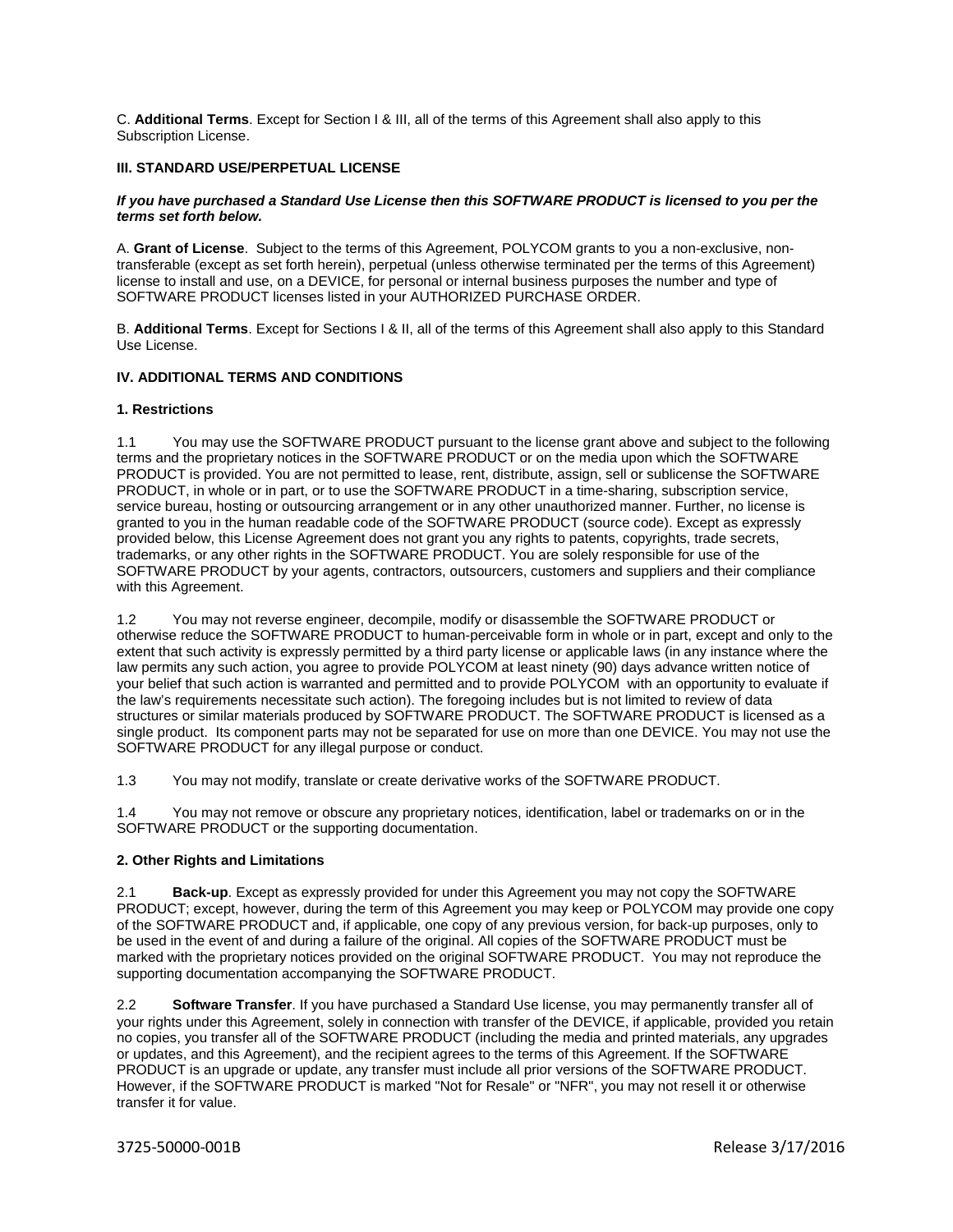2.3 **Copyright**. All title and copyrights in and to the SOFTWARE PRODUCT (including but not limited to any images, photographs, animations, video, audio, music, text, programs and "applets" incorporated into the SOFTWARE PRODUCT), the accompanying printed materials, and any copies of the SOFTWARE PRODUCT are owned by POLYCOM or its suppliers. Title, ownership rights, and intellectual property rights in the SOFTWARE PRODUCT shall remain in POLYCOM or its suppliers. Title and related rights in the content accessed through the SOFTWARE PRODUCT is the property of such content owner and may be protected by applicable law. This Agreement gives you no rights in such content.

2.4 **Confidentiality**. The SOFTWARE PRODUCT contains valuable proprietary information and trade secrets of POLYCOM and its suppliers that remain the property of POLYCOM. You shall protect the confidentiality of, and avoid disclosure and unauthorized use of, the SOFTWARE PRODUCT.

2.5 **Information**. Using the SOFTWARE PRODUCT means you consent to the SOFTWARE PRODUCT's transmission of device information (including but not limited to technical information about your device such as logs, statistics, device states, and IP addresses) to POLYCOM and/or POLYCOM partners. POLYCOM may use such device information, along with all technical information you provide to POLYCOM as part of your use of SOFTWARE PRODUCT or SUPPORT SERVICES, for its business purposes in accordance with POLYCOM's Privacy Policy located at [http://www.polycom.com/company/privacy-policy.html.](http://www.polycom.com/company/privacy-policy.html) POLYCOM has no obligation to store your data or information and POLYCOM shall not be liable for any data loss.

2.6 **Dual-Media Software**. You may receive the SOFTWARE PRODUCT in more than one medium. Regardless of the type or size of medium you receive, you may use only one medium that is appropriate for your DEVICE. You may not use or install the other medium on another DEVICE.

2.7 **Reservation of Rights**. POLYCOM and its suppliers reserve all rights in the SOFTWARE PRODUCT not expressly granted to you in this Agreement.

2.8 **Additional Obligations**. You are responsible for all equipment and any third party fees (such as carrier charges, internet fees, or provider or airtime charges) necessary to access the SOFTWARE PRODUCT.

2.9 **Installation**. You acknowledge that installation of the SOFTWARE PRODUCT and, as applicable, use of additional software features may involve a license key that may restrict installation of the SOFTWARE PRODUCT to the SOFTWARE PRODUCT licensed. POLYCOM may also embed algorithms in the SOFTWARE PRODUCT that periodically compare the SOFTWARE PRODUCT licenses enabled against the SOFTWARE PRODUCT licensed. You further acknowledge that the SOFTWARE PRODUCT requires activation on initial installation of the SOFTWARE PRODUCT and future events including, but not limited to, updates and changes to your hardware on which the SOFTWARE PRODUCT is installed. You acknowledge that the license key and internal controls in the SOFTWARE PRODUCT may not restrict usage to the licensed amounts and do not ensure compliance with this Agreement.

# **3. Support Services**

POLYCOM may provide you with support services, including support services related to the provisioning and availability of SOFTWARE PRODUCT updates and upgrades, related to the SOFTWARE PRODUCT ("SUPPORT SERVICES"). Unless otherwise agreed in writing by POLYCOM, Use of SUPPORT SERVICES and any supplemental software code provided to you as part of the SUPPORT SERVICES is governed by the terms and conditions of POLYCOM's Worldwide Service Program for End User Customers and the applicable Service Description.

## **4. Term, Termination and Survival**

This Agreement is in effect from the date of download of the SOFTWARE PRODUCT through the period in the applicable license grant as set forth above. This Agreement will terminate automatically if you fail to comply with any of the terms and conditions of this Agreement. POLYCOM shall have the right to audit your use of the SOFTWARE PRODUCT in conjunction with this Agreement, and you will provide reasonable assistance for this purpose. In the event of any termination, you must cease use of the SOFTWARE PRODUCT, and destroy all copies of the SOFTWARE PRODUCT and all of its component parts. You may terminate this Agreement at any time by destroying the SOFTWARE PRODUCT and all of its component parts. Termination of this Agreement shall not prevent POLYCOM or its suppliers from claiming any further damages. If you do not comply with any of the above restrictions, this license will terminate and you will be liable to POLYCOM and its suppliers for damages or losses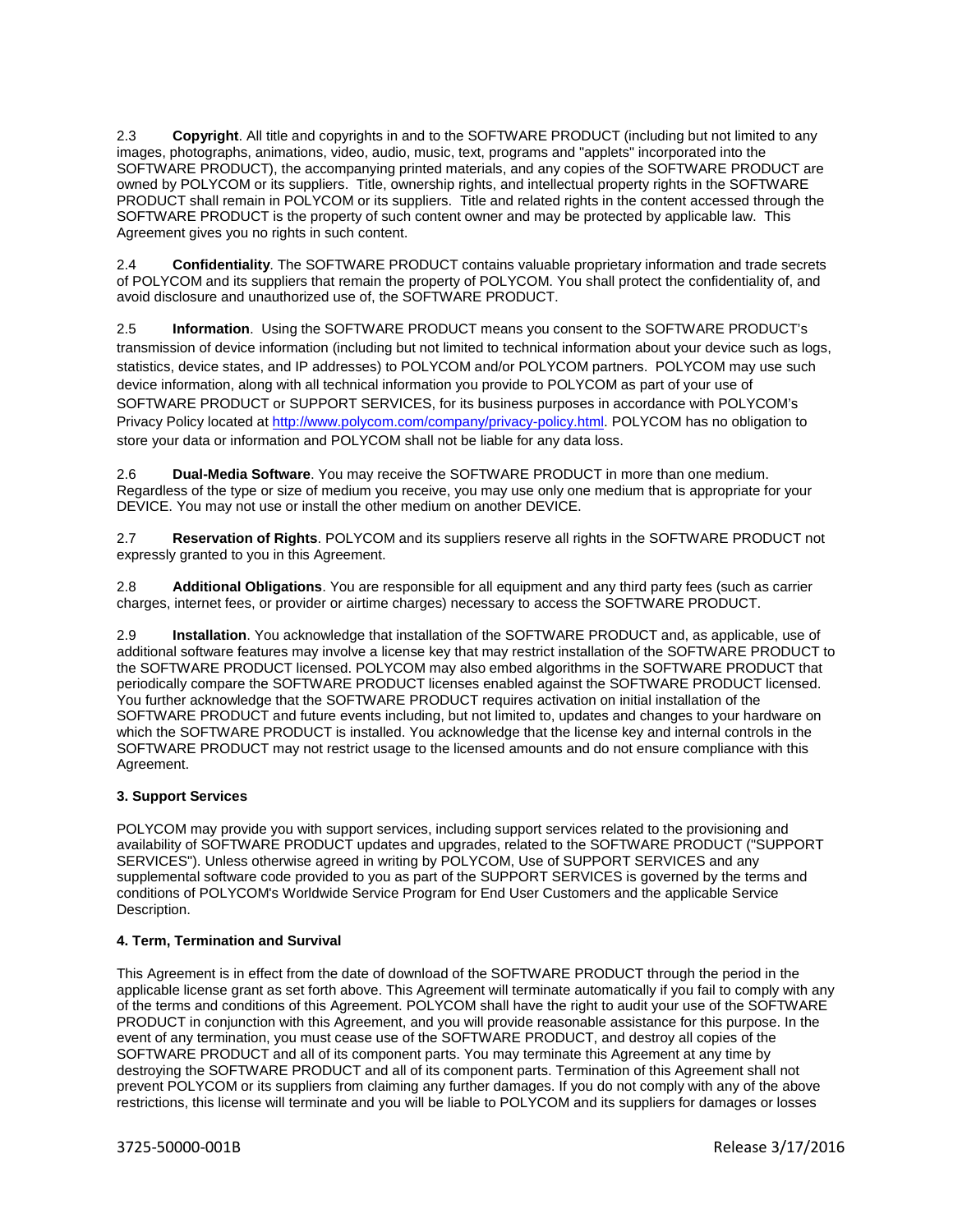caused by your non-compliance. The waiver by POLYCOM of a specific breach or default shall not constitute the waiver of any subsequent breach or default.

The following provisions shall survive the expiration or termination of this Agreement: Sections IV.1 (Restrictions), IV.2 (Other Rights and Limitations), IV.5 (Term, Termination and Survival), IV.7 (Limitation of Liability), IV.8 (Indemnity), IV.9 (Disclaimer), IV.10 (Export Controls), and IV.11 (Miscellaneous).

# **5. Upgrades**

If the SOFTWARE PRODUCT is labeled as an upgrade or update, you must be properly licensed to use the software identified by POLYCOM as being eligible for the upgrade or update in order to use the SOFTWARE PRODUCT. A SOFTWARE PRODUCT labeled as an upgrade or update replaces and/or supplements the software that formed the basis for your eligibility for the upgrade or update. You may use the resulting upgraded/updated SOFTWARE PRODUCT only in accordance with the terms of this Agreement. If the SOFTWARE PRODUCT is an upgrade or update of a component of a package of software programs that you licensed as a single product, the SOFTWARE PRODUCT may be used and transferred only as part of that single SOFTWARE PRODUCT package and may not be separated for use on more than one DEVICE.

## **6. Warranty and Warranty Exclusions**

6.1 **Limited Warranty**. Except as otherwise set forth in a Third Party License or in third party license terms set forth below, POLYCOM warrants that (a) the SOFTWARE PRODUCT will perform substantially in accordance with the accompanying documentation for a period of ninety (90) days from the date of shipment by POLYCOM or the SOFTWARE PRODUCT is initially downloaded by you, as applicable, and (b) any SUPPORT SERVICES provided by POLYCOM shall be substantially as described in applicable written materials provided to you by POLYCOM. This warranty is valid only for the original purchaser. POLYCOM DOES NOT WARRANT THAT YOUR USE OF THE SOFTWARE PRODUCT WILL BE UNINTERRUPTED OR ERROR FREE, OR THAT ALL DEFECTS IN THE SOFTWARE PRODUCT WILL BE CORRECTED. YOU ASSUME FULL RESPONSIBILITY FOR THE SELECTION OF THE SOFTWARE PRODUCT TO ACHIEVE YOUR INTENDED RESULTS AND FOR THE INSTALLATION, USE AND RESULTS OBTAINED FROM THE SOFTWARE PRODUCT. IF THE SOFTWARE PRODUCT DOES NOT OPERATE AS WARRANTED ABOVE, POLYCOM'S SOLE OBLIGATION UNDER THIS EXPRESS WARRANTY SHALL BE, AT POLYCOM'S OPTION AND EXPENSE, TO REPAIR OR REPLACE THE DEFECTIVE SOFTWARE, OR IF NEITHER OF THE TWO FOREGOING OPTIONS IS REASONABLY AVAILABLE, POLYCOM MAY, IN ITS SOLE DISCRETION REFUND TO YOU THE PURCHASE PRICE PAID FOR THE DEFECTIVE PRODUCT. Any replacement SOFTWARE PRODUCT will substantially conform to the accompanying documentation and be warranted for the remainder of the original warranty period or thirty (30) days, whichever is longer.

6.2 **Warranties Exclusive**. TO THE FULL EXTENT ALLOWED BY LAW, THE FOREGOING WARRANTIES AND REMEDIES ARE EXCLUSIVE AND ARE IN LIEU OF ALL OTHER WARRANTIES, TERMS, OR CONDITIONS, EXPRESS OR IMPLIED, EITHER IN FACT OR BY OPERATION OF LAW, STATUTORY OR OTHERWISE, INCLUDING WARRANTIES, TERMS, OR CONDITIONS OF MERCHANTABILITY, FITNESS FOR A PARTICULAR PURPOSE, SATISFACTORY QUALITY, CORRESPONDENCE WITH DESCRIPTION, AND NON-INFRINGEMENT, ALL OF WHICH ARE EXPRESSLY DISCLAIMED. POLYCOM NEITHER ASSUMES NOR AUTHORIZES ANY OTHER PERSON TO ASSUME FOR IT ANY OTHER LIABILITY IN CONNECTION WITH THE SALE, INSTALLATION, MAINTENANCE OR USE OF THE SOFTWARE PRODUCT. NO ADVICE OR INFORMATION, WHETHER ORAL OR WRITTEN, OBTAINED BY YOU FROM POLYCOM OR THROUGH OR FROM THE SOFTWARE PRODUCT SHALL CREATE ANY WARRANTY NOT EXPRESSLY STATED IN THIS AGREEMENT.

NEITHER POLYCOM NOR ITS SUPPLIERS SHALL BE LIABLE UNDER THIS WARRANTY IF ITS TESTING AND EXAMINATION DISCLOSE THAT THE ALLEGED DEFECT OR MALFUNCTION IN THE SOFTWARE PRODUCT DOES NOT EXIST OR WAS CAUSED BY YOUR OR ANY THIRD PARTY'S MISUSE, NEGLECT, IMPROPER INSTALLATION OR TESTING, UNAUTHORIZED ATTEMPTS TO MODIFY THE SOFTWARE PRODUCT, OR ANY OTHER CAUSE BEYOND THE RANGE OF THE INTENDED USE, OR BY ACCIDENT, FIRE, LIGHTNING, POWER CUTS OR OUTAGES, OTHER HAZARDS, OR ACTS OF GOD.

## **7. Limitation of Liability**

YOUR USE OF THE SOFTWARE PRODUCT IS AT YOUR SOLE RISK. YOU WILL BE SOLELY RESPONSIBLE FOR ANY DAMAGE TO YOUR COMPUTER SYSTEM OR LOSS OF DATA THAT RESULTS FROM THE DOWNLOAD OR USE OF THE SOFTWARE PRODUCT. TO THE MAXIMUM EXTENT PERMITTED BY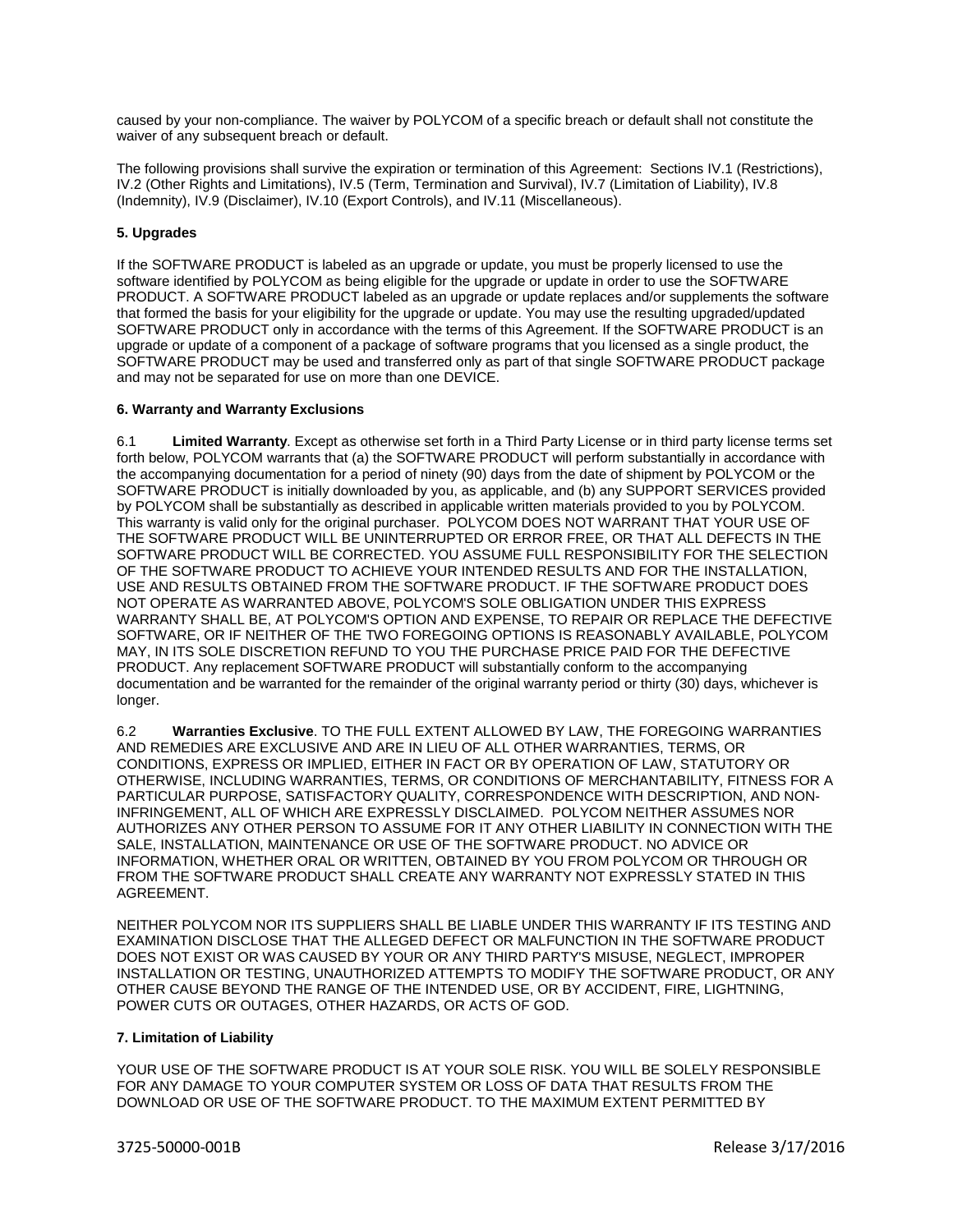APPLICABLE LAW, IN NO EVENT SHALL POLYCOM OR ITS SUPPLIERS BE LIABLE FOR ANY SPECIAL, INCIDENTAL, INDIRECT, OR CONSEQUENTIAL DAMAGES WHATSOEVER (INCLUDING, WITHOUT LIMITATION DAMAGES FOR LOSS OF BUSINESS PROFITS OR REVENUE; BUSINESS INTERRUPTION OR WORK STOPPAGE; COMPUTER FAILURE OR MALFUNCTION; LOSS OF BUSINESS INFORMATION, DATA OR DATA USE; LOSS OF GOODWILL; OR ANY OTHER PECUNIARY LOSS) ARISING OUT OF THE USE OF OR INABILITY TO USE THE SOFTWARE PRODUCT OR THE PROVISION OF OR FAILURE TO PROVIDE SUPPORT SERVICES, EVEN IF POLYCOM OR ITS SUPPLIER HAS BEEN ADVISED OF THE POSSIBILITY OF SUCH DAMAGES. TO THE MAXIMUM EXTENT PERMITTED BY APPLICABLE LAW, IN NO EVENT SHALL POLYCOM'S SUPPLIERS BE LIABLE FOR ANY DIRECT DAMAGES WHATSOEVER ARISING OUT OF THE USE OR THE INABILITY TO USE THE SOFTWARE PRODUCT. IN ANY CASE, POLYCOM'S ENTIRE LIABILITY SHALL BE LIMITED TO THE GREATER OF THE AMOUNT ACTUALLY PAID BY YOU FOR THE SOFTWARE PRODUCT OR U.S. \$1.00. NOTWITHSTANDING THE TERMS OF THIS SECTION 7, IF YOU HAVE ENTERED INTO A POLYCOM SUPPORT SERVICES AGREEMENT, POLYCOM'S ENTIRE LIABILITY REGARDING SUPPORT SERVICES SHALL BE GOVERNED BY THE TERMS OF THAT AGREEMENT.

# **8. Indemnity**

You agree to indemnify and hold harmless POLYCOM and its subsidiaries, affiliates, officers, agents, co-branders, customers, suppliers or other partners, and employees, from any loss, claim or demand, including reasonable attorneys' fees, made by any third party due to or arising out of your use of the SOFTWARE PRODUCT, your connection to the SOFTWARE PRODUCT, or your violation of the Terms.

# **9. Disclaimers**

9.1 **Local Laws**. Some countries, states, or provinces do not allow the exclusion or limitation of implied warranties or the limitation of incidental or consequential damages for certain products supplied to consumers, or the limitation of liability for death or personal injury, so the above limitations and exclusions may be limited in their application to you. When the implied warranties are not allowed to be excluded in their entirety due to local law, they will be limited to the duration of the applicable warranty.

9.2 **Quality**. POLYCOM cannot guarantee that the SOFTWARE PRODUCT will always function without disruptions, delay or errors. A number of factors may impact the quality of your communications and use of the SOFTWARE PRODUCT, and may result in the failure of your communications including but not limited to: your local network, firewall, your internet service provider, the public internet, the public switched telephone network and your power supply. POLYCOM takes no responsibility for any disruption, interruption or delay caused by any failure of or inadequacy in any of these items or any other items over which we have no control.

9.3 **High Risk Use**. The SOFTWARE PRODUCT is not fault-tolerant and is not designed or intended for use in hazardous environments requiring fail-safe performance or any application in which the failure of the SOFTWARE PRODUCT could lead directly to death, personal injury, or severe physical or property damage (collectively, "High Risk Use"). Because the SOFTWARE PRODUCT is not guaranteed to function without disruptions, delay or errors (see section 9.2, above), the SOFTWARE PRODUCT should never be utilized as the sole means of communication in High Risk Use. You assume full responsibility for the selection of the SOFTWARE PRODUCT for High Risk Use. POLYCOM AND ITS SUPPLIERS EXPRESSLY DISCLAIM ANY EXPRESS OR IMPLIED WARRANTY OF FITNESS FOR HIGH RISK USE.

# **10. Export Controls**

You acknowledge that the SOFTWARE PRODUCT may be subject to export and/or import laws and regulations of various countries, including but not limited to the US Export Administration Regulations, restricting the download, transfer, reexport, sale and import of the SOFTWARE PRODUCT to certain countries and persons. You further acknowledge that the SOFTWARE PRODUCT may include encryption/decryption features subject to licensing restrictions under US and other applicable laws for export, re-export, import or in-country transfer. You shall fully comply with all applicable export license restrictions and requirements as well as with all laws and regulations relating to the importation of the SOFTWARE PRODUCT, in the United States and in any foreign jurisdiction into which the SOFTWARE PRODUCT is downloaded or used. Without limiting the foregoing, the SOFTWARE PRODUCT may not be downloaded or otherwise exported or re-exported (i) into (or to a national or resident of, other than a national lawfully admitted for permanent residence in third-countries) Cuba, Iran, North Korea, Sudan, Syria or any other country against which the U.S. maintains comprehensive country-wide sanctions from time to time; (ii) any end user known, or having reason to be known, will utilize them in the design, development or production of nuclear, chemical or biological weapons; or (iii) to any restricted party identified on the U.S. Treasury Department's list of Specially Designated Nationals, the U.S. Commerce Department's Denied Persons List, Entity